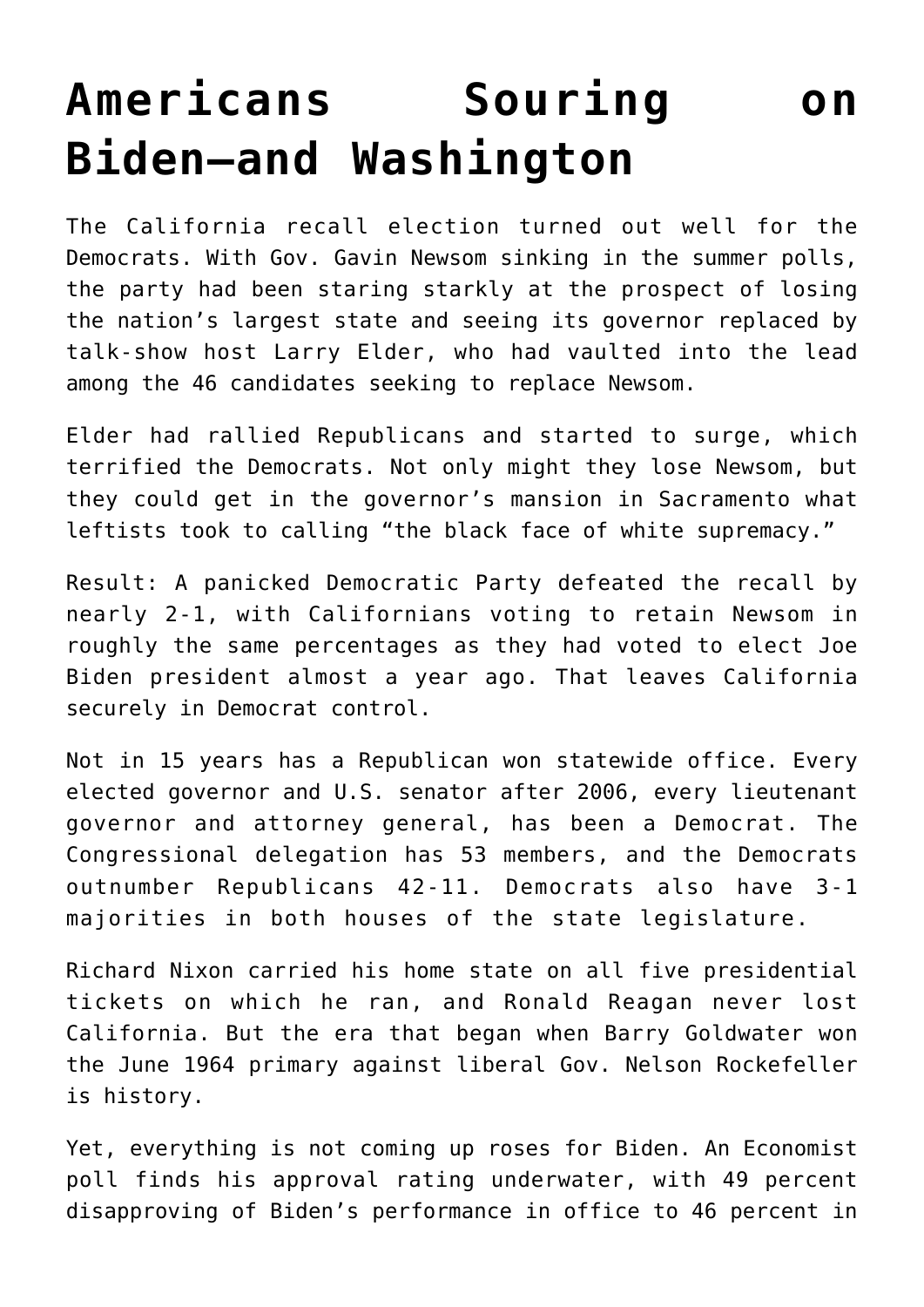approval.

The latest Quinnipiac poll, out Tuesday, is more ominous. It has 50 percent of the country disapproving of the Biden presidency, with only 42 percent approving, the first time Biden's rating has fallen into negative territory. More worrisome: Independents disapprove of Biden by 52-34.

When broken down by issues, the news is no better. On his handling of the coronavirus pandemic, Biden's rating has plunged from 53-40 approval in August to 48 percent approving and 49 percent disapproving now. Fifty-five percent disapprove of his handling of his duties as commander in chief.

His mastery of foreign policy was supposed to be his strong suit. But here the numbers are even worse. Only a third of the nation, 34 percent, approves of his handling of foreign policy, while 59 percent disapprove. On the economy, Biden also gets a negative rating, with 42 percent of the country approving of the job he is doing to 52 percent against.

With Biden's numbers underwater overall and on the three major issues—the economy, foreign policy, and his handling of the coronavirus—Democrats have to be looking nervously at November 2022.

"If there ever was a honeymoon for President Biden, it is clearly over," says Quinnipiac polling analyst Tim Malloy. "This is, with few exceptions, a poll full of troubling negatives … from overall job approval, to foreign policy, to the economy." What makes this especially ominous for Democrats is that the recent negative news is likely to continue on many fronts, while the possibilities of positive achievements appear limited.

Biden conceivably could pull off twin victories this fall in Congress—with passage of both the \$1.2 trillion infrastructure package and the \$3.5 trillion family infrastructure bill. If so, this would put him in the history books as a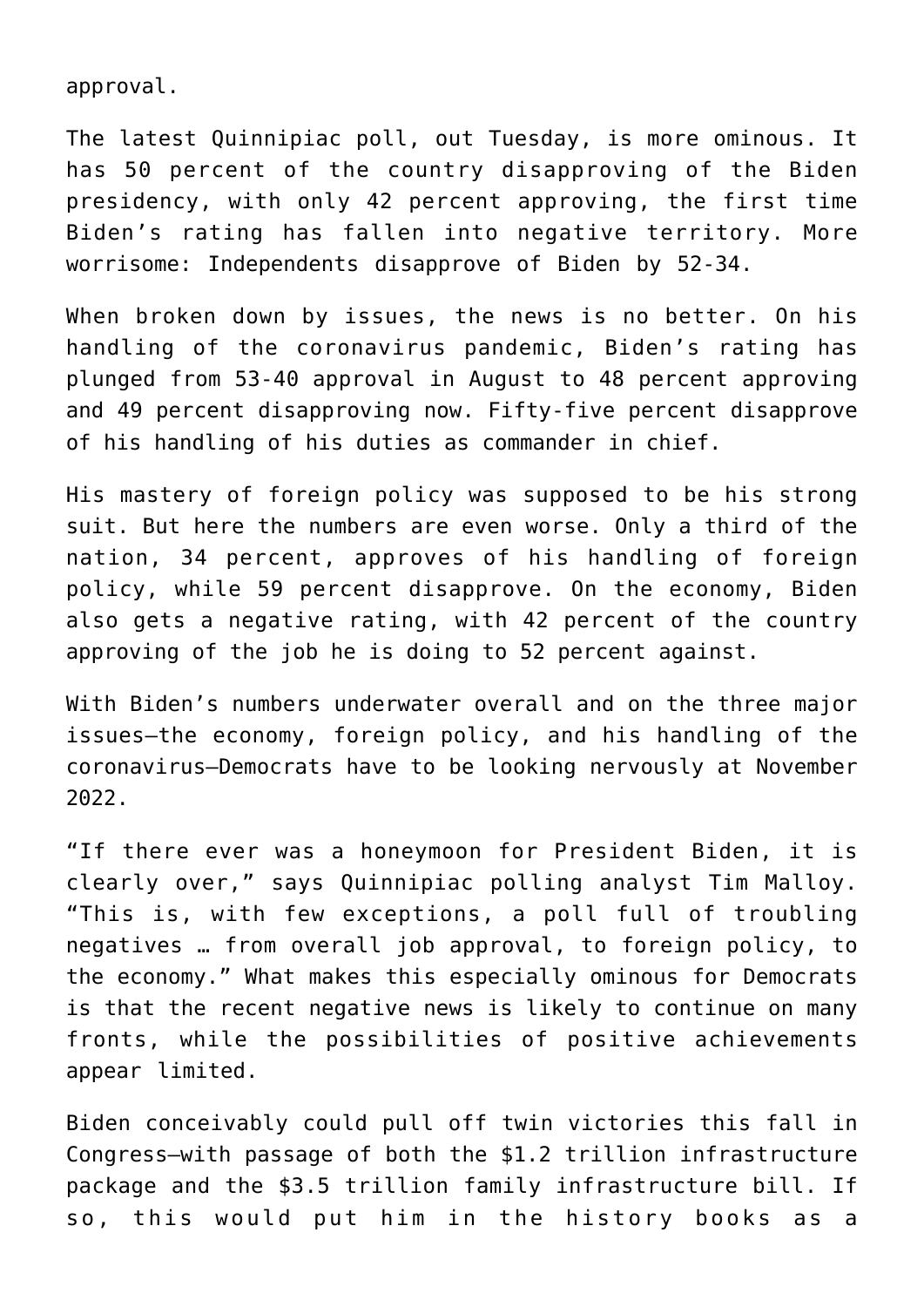transformative president alongside Franklin D. Roosevelt and Lyndon B. Johnson.

But Biden faces problems on many fronts. First among them is the return of inflation. The soaring price of food and fuel is beginning to be felt. There is new skittishness in the markets. And the jobs picture is not as rosy as was anticipated this summer.

While the country credits the president for ending America's longest war, the future news out of Afghanistan is likely to be filled with stories of the Americans left behind and Afghan allies facing executions. The invasion across our southern border is now producing 220,000 border crossers every month. We are still in the fourth wave of the coronavirus, with the number of American dead, already over 670,000, rising at a rate of 2,000 a day. If the wave does not break, this will depress the mood of a country that believed, just a few months back, that the worst was behind us and brighter days lay ahead.

And the poll numbers are not only the worst Biden has received. They are not all that good for the nation either. Seventy percent of Americans are dissatisfied with the direction of the USA. The president's disapproval exceeds his approval rating by eight points, just eight months in office. Republicans and Democrats in Congress both get negative ratings from the American people. And only 37 percent of registered voters approve of the Supreme Court's handling of its role. Half the country disapproves.

If all three branches of the U.S. government have lost or are losing the confidence of their countrymen, what does that suggest is the future for our democratic republic?

COPYRIGHT 2021 CREATORS.COM

—